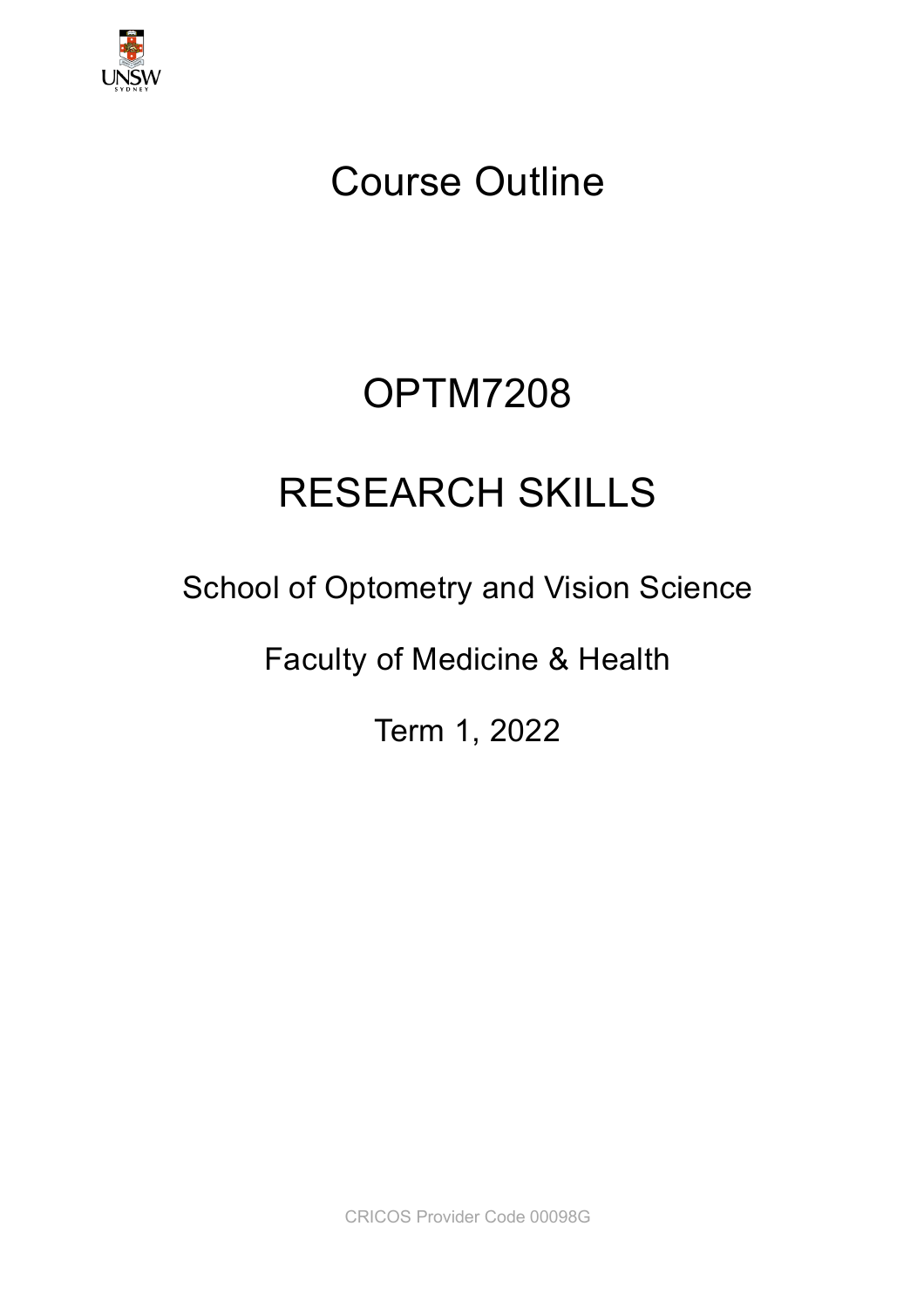### **1. Staff**

| <b>Position</b>        | Name & Email                                    | <b>Consultation times and locations</b>                                        |
|------------------------|-------------------------------------------------|--------------------------------------------------------------------------------|
| Course<br>Convenor     | Blanka Golebiowski<br>b.golebiowski@unsw.edu.au | By appointment, please email.                                                  |
| Research<br>Supervisor | Specific to selected research project           | By appointment and regular meetings determined<br>by supervisor; please email. |

## **2. Course information**

Units of credit: 6 UOC in Total (3UOC/Term; Term 1 and 2. Full time. 2 Terms total = 6UOC)

Pre-requisite(s): None

Teaching times and locations: Terms 1, 2 and 3. Flexible times made by arrangement with the primary honours research supervisor. It is the responsibility of the student to organise times and meetings with the supervisor. The Honours Convenor can also provide guidance as needed.

### **2.1 Course summary**

OPTM7208 Research Skills in Optometry consists of a research project, involving little or no didactic teaching, and a large component of hands-on learning. You will be required to work on a research project with supervision, and this may include data collection, data analysis and a written report of your work. This course is different from the Research Project course (OPTM7218) as you are not involved in the project design and typically not involved in a project that requires application for ethical approval. The course may focus on one of the following aspects of research:

- (1) Investigation of a research question, by conducting an extensive literature search, and developing aims and hypotheses. In this case, you will be involved in a research project at its developmental stages, including the refinement of the research question, the literature search, the ethical considerations, and the beginnings of project design. You would be required to write a report of your literature search findings, and your plans. You will also be required to present an oral summary of your work.
- (2) Involvement in an ongoing project. In this case, the project you work on will be one that is already underway, so project design has already occurred, and ethical approval has been granted. You will be involved in data collection and analysis, the interpretation of outcomes, and communication of findings (a written report, and oral presentation). Taking this path, the course would develop your skills in the practical elements of research, with some focus also on literature search skills.

At the beginning of this course, you will choose a topic of interest, and directly contact a member of academic staff able and willing to supervise you in that area. At the beginning of term, you will need to discuss with your supervisor the form your project will take.

Due to time limitations, you need to draft a timeline for your project soon after early discussions with your supervisor. Make sure you both agree that the timeline is realistic. Writing should take place throughout the course and will form a significant part of your research report, to be submitted at the end of the course.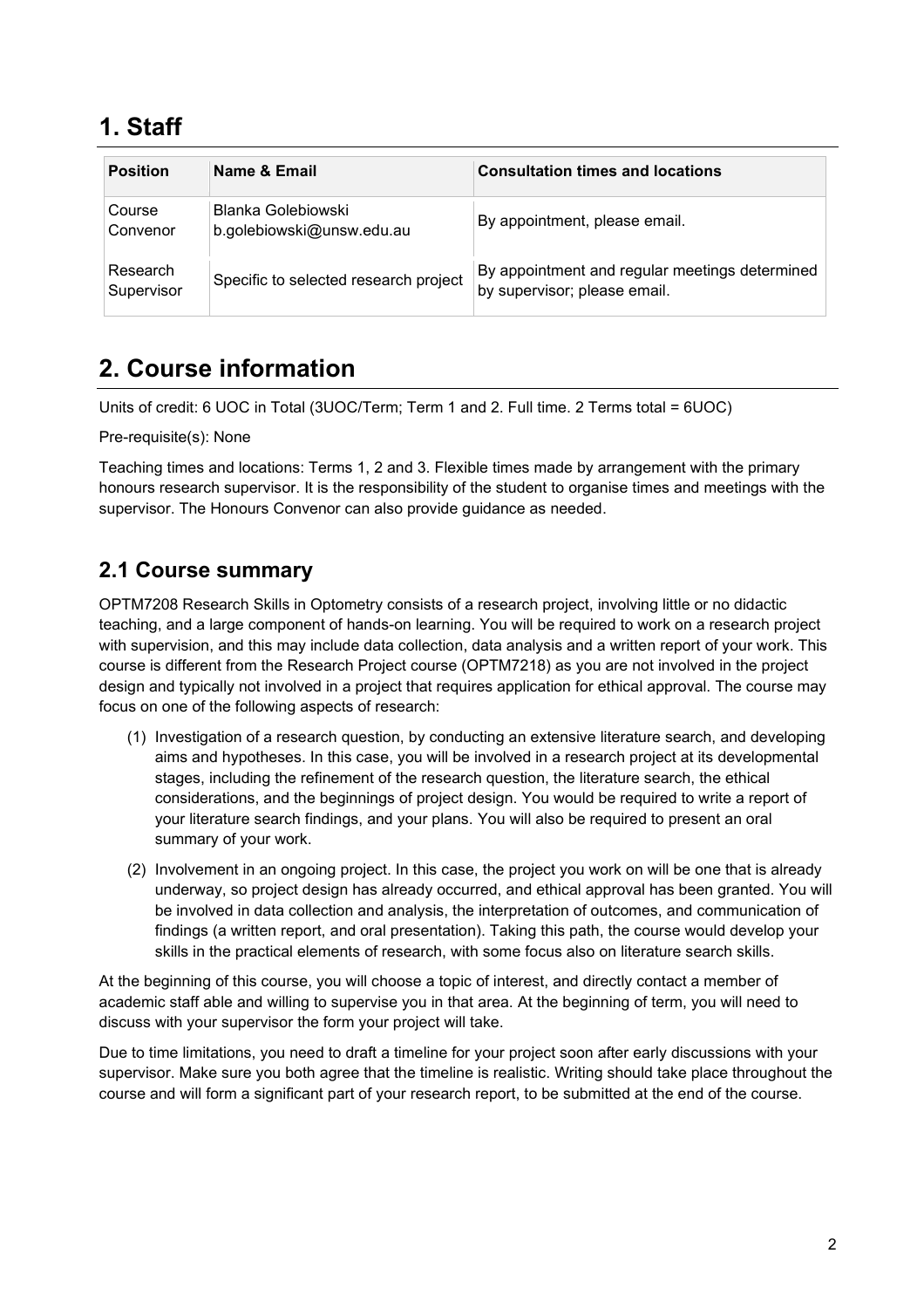### **2.2 Course aims**

The aim of this course is to develop your skills in research, and your ability to interpret and communicate the findings of your literature search and review.

### **2.3 Course learning outcomes (CLO)**

At the successful completion of this course you (the student) should be able to:

- 1. Understand and apply skills in reviewing, analysing and understanding published literature.
- 2. Demonstrate skills in developing research hypotheses and aims in the context of published literature.
- 3. Describe research methods and protocol development.

4. Explain and communicate disciplinary knowledge and your research findings in both written and oral form.

### **2.4 Relationship between course and program learning outcomes and assessments**

Program Learning Outcomes (PLO) can be found in the UNSW Handbook: https://www.handbook.unsw.edu.au/postgraduate/programs/2022/8073?year=2022

| <b>Course</b><br>Learning<br><b>Outcome</b><br>(CLO) | <b>LO Statement</b>                                                                                            | Program<br>Learning<br><b>Outcome</b><br>(PLO) | <b>Related Tasks &amp; Assessment</b>                                              |
|------------------------------------------------------|----------------------------------------------------------------------------------------------------------------|------------------------------------------------|------------------------------------------------------------------------------------|
| CLO <sub>1</sub>                                     | Understand and apply skills in reviewing,<br>analysing and understanding published<br>literature.              | PLO:<br>1, 2, 5, 6                             | Presentation and final report                                                      |
| CLO <sub>2</sub>                                     | Demonstrate skills in developing research<br>hypotheses and aims in the context of<br>published literature.    | פ∟י<br>1, 2, 5, 6                              | Participation in meeting with<br>your supervisor, final<br>presentation and report |
| CLO <sub>3</sub>                                     | Describe research methods and protocol<br>development.                                                         | PLO:<br>2, 3, 4, 6                             | Final presentation and report                                                      |
| CLO <sub>4</sub>                                     | Explain and communicate disciplinary<br>knowledge and your research findings in<br>both written and oral form. | PLO:<br>1, 4, 5                                | Participation in meeting with<br>your supervisor, final<br>presentation and report |

## **3. Strategies and approaches to learning**

#### **3.1 Learning and teaching activities**

Teaching in this course is primarily independent learning with ongoing research supervision. This encourages you to develop the skills required for independent research inquiry.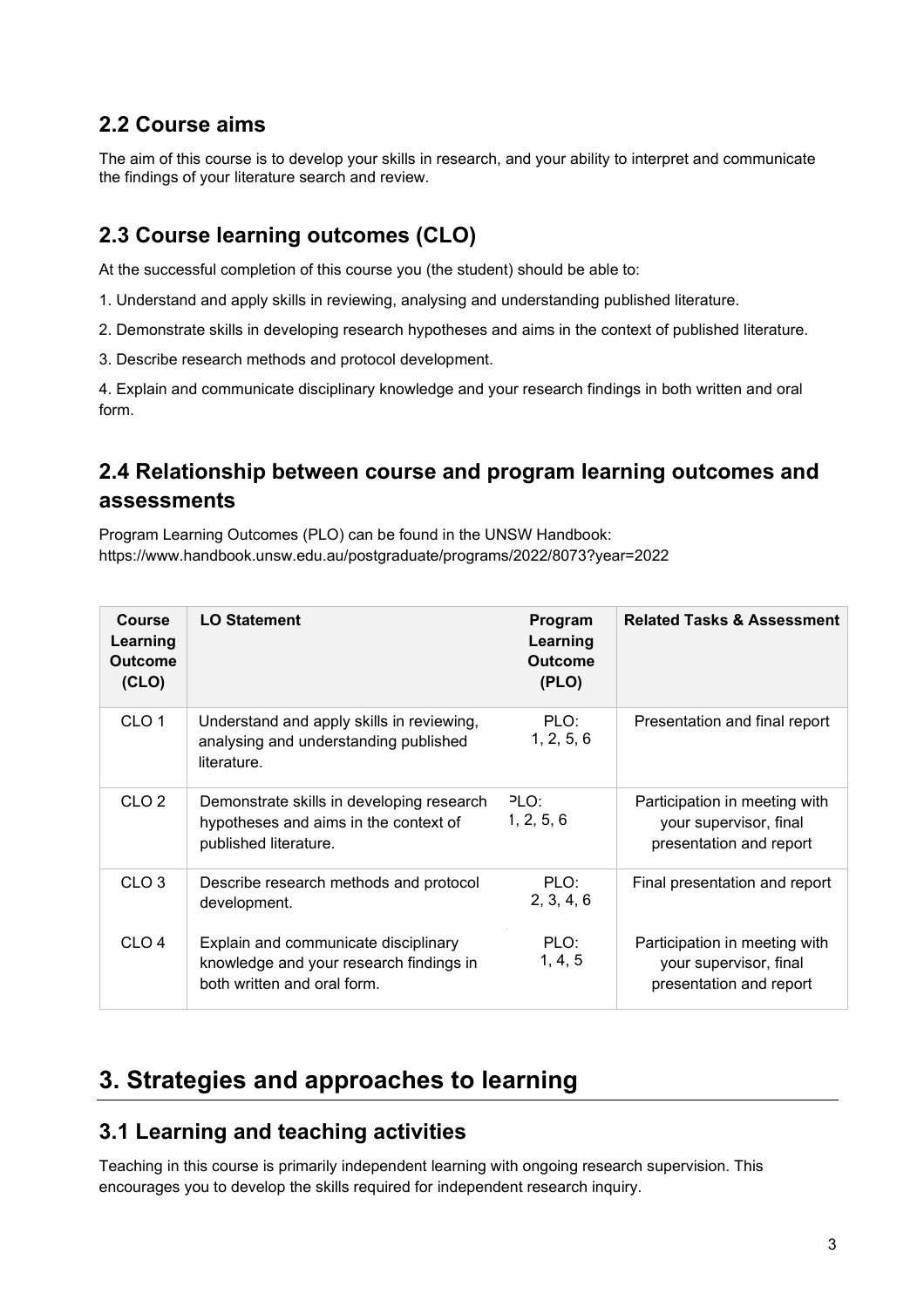This course involves no didactic teaching, apart from any teaching that takes place during your meetings with your supervisor(s). Teaching styles will vary between supervisors. If applicable for the research that will be undertaken, students will work with their supervisor to write and submit an ethics application to the relevant ethics committee at UNSW. Supervisors will provide feedback to students in terms of draft applications.

You will need to conduct literature searches and to critically consider your findings and to question the previous findings of others. You will develop the ability and confidence to question received wisdom, and to form ideas based on prior work.

While the project is supervised, it is primarily aimed at developing self-directed learning, with an expectation that the student demonstrates substantial independence. This provides students the opportunity to engage in a project similar to 'real-world' research experiences.

The research project may include specialised techniques relevant to the chosen research area. This also includes critical thinking and problem solving ("trouble-shooting'), and evaluation and synthesis of information for scientific research communication in both oral and written forms.

You will be assessed on your understanding and consistent involvement, your ability to analyse and understand published literature, your skills in developing research hypotheses in the context of previous literature, your ability to describe research methods, and ability to communicate disciplinary knowledge and any research findings and answer questions. This will include a final written report, and a final research presentation at the end of the course. The final presentation will be held at the School of Optometry and Vision Science and involve academics and other postgraduate students.

The overall experience will provide guidance and training on research project rationale and design/methods, scientific and academic writing, and effective oral communication via a final presentation.

#### **3.2 Expectations of students**

| <b>Expectations</b>                                                                                                                                                                                                                                                                                                                                                                      | MOptom students are expected to participate actively in their research project with                                                                                                                                                                                                                                          |
|------------------------------------------------------------------------------------------------------------------------------------------------------------------------------------------------------------------------------------------------------------------------------------------------------------------------------------------------------------------------------------------|------------------------------------------------------------------------------------------------------------------------------------------------------------------------------------------------------------------------------------------------------------------------------------------------------------------------------|
| of Students<br>ongoing and regular interactions with their supervisor(s), either on-line or on campus<br>(noting COVID19 restrictions). If there are any problems related to attendance at<br>UNSW or other issues please contact the Course Convenor<br>(b.golebiowski@unsw.edu.au) and/or supervisors asap. SOVS academic advice can<br>be provided as needed (m.madigan@auns.edu.au). |                                                                                                                                                                                                                                                                                                                              |
|                                                                                                                                                                                                                                                                                                                                                                                          | The University uses email as an official form of communication for students. All<br>UNSW students have their own email account. The School of Optometry and Vision<br>Science will also make use of this form of communication.                                                                                              |
|                                                                                                                                                                                                                                                                                                                                                                                          | It is extremely important that you know how to use your Zmail and ensure that you<br>check it regularly. You are advised to link your official UNSW email address to your<br>habitual email address (e.g. hotmail). You will miss out on vital information from the<br>School and University if you do not check your Zmail. |
|                                                                                                                                                                                                                                                                                                                                                                                          | For more information or if you are having connection or access problems, see:                                                                                                                                                                                                                                                |
|                                                                                                                                                                                                                                                                                                                                                                                          | <b>IT Service Centre</b>                                                                                                                                                                                                                                                                                                     |
|                                                                                                                                                                                                                                                                                                                                                                                          | https://www.myit.unsw.edu.au/                                                                                                                                                                                                                                                                                                |
|                                                                                                                                                                                                                                                                                                                                                                                          | Telephone: 02 9385 1333                                                                                                                                                                                                                                                                                                      |
|                                                                                                                                                                                                                                                                                                                                                                                          | Contact Us: https://www.myit.unsw.edu.au/contact-us                                                                                                                                                                                                                                                                          |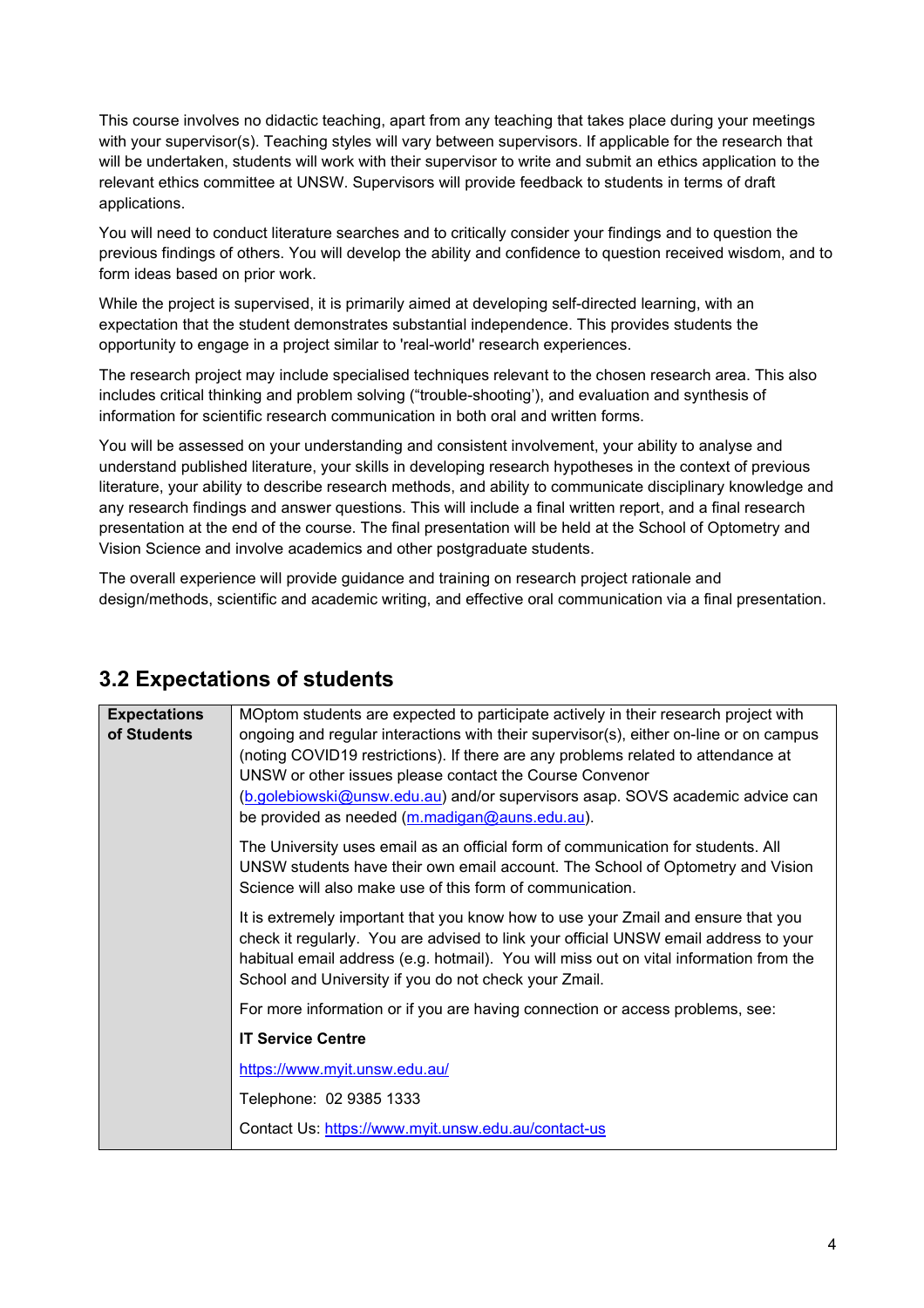

### **4. Course schedule and structure**

Some of this information is available on the *Online Handbook (*http://www.handbook.unsw.edu.au) *and the UNSW Timetable* [\(http://www.timetable.unsw.edu.au/\)](http://www.timetable.unsw.edu.au/).

| Term 1       |                                                                                                                                                                                                                                                                                                                       |
|--------------|-----------------------------------------------------------------------------------------------------------------------------------------------------------------------------------------------------------------------------------------------------------------------------------------------------------------------|
| Weeks 1-2    | Discuss projects with course convenor. Email and meet potential supervisors.<br>Agree on a final research project topic with supervisor. +                                                                                                                                                                            |
| Weeks $3-10$ | Commence literature review; refine research questions and aims and hypotheses.<br>Ensure access to bibliography management software and consult with UNSW Library<br>and UNSW Learning Centre for guidance.<br>If required, finalise and submit ethics application for consideration by ethics committee or<br>panel. |
|              | Weekly meetings with supervisor. $\dagger$                                                                                                                                                                                                                                                                            |

| Term 2    |                                                                                                                                                                                                                                                                                                                                                                                        |
|-----------|----------------------------------------------------------------------------------------------------------------------------------------------------------------------------------------------------------------------------------------------------------------------------------------------------------------------------------------------------------------------------------------|
| Weeks 1-2 | Ethics application review and response (as required by ethics committee) completed.<br>Approval of ethics application and recruitment of subjects (where appropriate).                                                                                                                                                                                                                 |
| Weeks 3-8 | Continue literature review; where appropriate undertake data collection and analysis,<br>synthesis of research findings, in consultation with supervisor and statistician (as<br>needed). Collate research results, discuss results with supervisor. If needed, consider<br>appropriate statistics and overview with supervisor. Incorporate supervisor feedback into<br>draft report. |
|           | Submit draft research report to supervisor by beginning of Week 7, Term 2, and review<br>and incorporate feedback. Report writing should take place throughout the course but is<br>the sole focus of the final weeks.                                                                                                                                                                 |
| Week 9-10 | Finalise the written research report and submit final version to supervisor in Week 10,<br>Term $2.#$                                                                                                                                                                                                                                                                                  |
|           | Prepare and review material for oral presentation to be held in the week after the end of<br>Term 2.                                                                                                                                                                                                                                                                                   |

<sup>+</sup> Communications and meetings between you and your supervisor are ongoing and should occur weekly; other academic staff with appropriate expertise may also be involved. The aim of these meetings and discussions is to identify main research questions and ideas and raise any concerns at a sufficiently early stage in the course, and for you to obtain feedback on your progress during the project.

# Report submission should be the end of Week 10, Term 2, or as arranged with your supervisor and agreed by the course convenor, PRIOR to Week 10, Term 2**. Penalties may be imposed for late submission without a valid reason and prior approval.**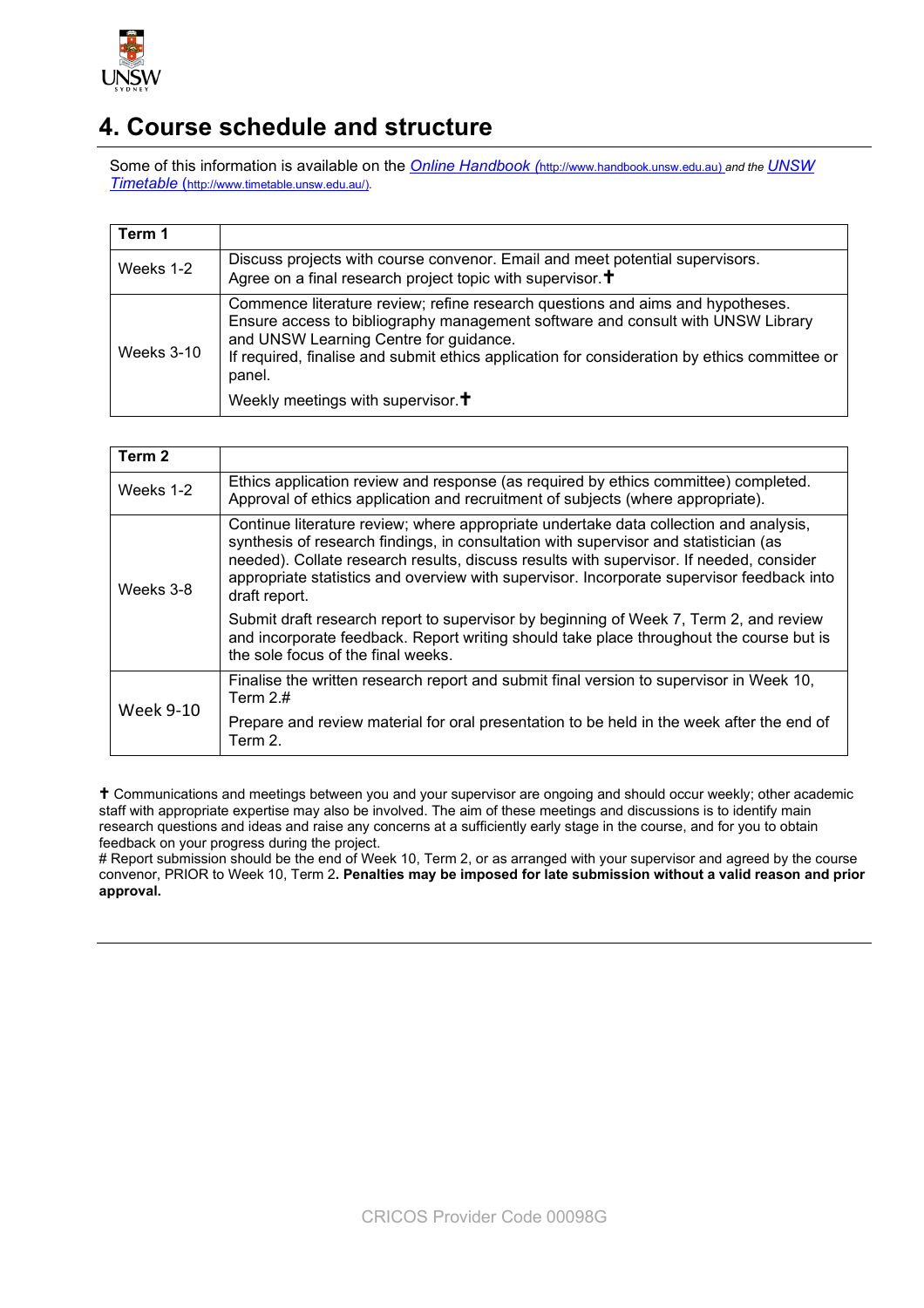## **5. Assessment**

### **5.1 Assessment tasks**

| <b>Task</b>                | <b>Assessment Criteria</b>                                                                                                                                                                                                                                                                                                                                                                                                                                                                                                                                                                                                                                                                                                                                                                                                                                                                                                                                                                                                                                                                                                                                                                                                                                                                                                                                                                                                                    | Weight | <b>Due Date</b>                                                  |
|----------------------------|-----------------------------------------------------------------------------------------------------------------------------------------------------------------------------------------------------------------------------------------------------------------------------------------------------------------------------------------------------------------------------------------------------------------------------------------------------------------------------------------------------------------------------------------------------------------------------------------------------------------------------------------------------------------------------------------------------------------------------------------------------------------------------------------------------------------------------------------------------------------------------------------------------------------------------------------------------------------------------------------------------------------------------------------------------------------------------------------------------------------------------------------------------------------------------------------------------------------------------------------------------------------------------------------------------------------------------------------------------------------------------------------------------------------------------------------------|--------|------------------------------------------------------------------|
| Supervisor's<br>assessment | Overall participation mark including regular meetings with<br>supervisor, independent research of literature and effort during the<br>course. The supervisor will provide feedback of participation during<br>and at the end of the course<br>Each student will be assessed by the supervisor on the following:<br>a. Quality of involvement and level of engagement in the research<br>project<br>b. Communication and clarity of ideas in oral and written<br>communications and during meetings across the term.<br>c. Demonstrated comprehension of the research topic and<br>questions.<br>d. Evidence of preparation for each meeting with the supervisor<br>e. Willingness to take initiative in meetings/written communication;<br>frequency of contributions to the project<br>f. Willingness to raise relevant questions and ideas, discuss areas<br>of lack of understanding, consider alternative viewpoints.                                                                                                                                                                                                                                                                                                                                                                                                                                                                                                                     | 25%    | n/a                                                              |
| Written<br>report*         | This major assessment will comprise of a written report submitted at<br>end of the course encompassing a literature review and the<br>student's research overview in the area including discussion and<br>conclusions. The report should be no longer than 5,000 words and<br>can be prepared as a journal submission in this field of research<br>(the format will be discussed with supervisor). Variations are<br>allowed based on how the type of research is usually reported. The<br>report should generally be presented with an abstract, introduction,<br>literature searching methods, findings and discussion and<br>references.<br>This report will be marked by one independent assessor in the<br>school or elsewhere (when expertise is needed). This assessment<br>is based on the following components:<br>a. Literature review showing knowledge of the topic area, rationale<br>for the research aims and questions.<br>b. Details of the methods used to perform literature review.<br>c. Content and organisation of the report, coverage of key issues.<br>d. Overall discussion and conclusions, including key issues in the<br>context of existing literature and any limitations of the research<br>conducted.<br>e. Correctness and appropriate use of references<br>f. Appropriate use of figures and tables, including complete<br>legends and details; overall organisation, logic and clarity of the<br>report. | 50%    | Week 10 of<br>Term 2, 2022*                                      |
| Oral<br>presentation       | On-line presentations will be assessed by academics and vising<br>attending the presentations. Feedback to the student and<br>supervisor will be provided by the convenor.<br>Academic and visiting staff will assess the quality of the scientific<br>work and presentation using the following scheme:<br>Excellent (3) Good (2) Acceptable Not attended (0)                                                                                                                                                                                                                                                                                                                                                                                                                                                                                                                                                                                                                                                                                                                                                                                                                                                                                                                                                                                                                                                                                | 25%    | During the<br>week after<br>end of<br>Week 10 of<br>Term 2, 2022 |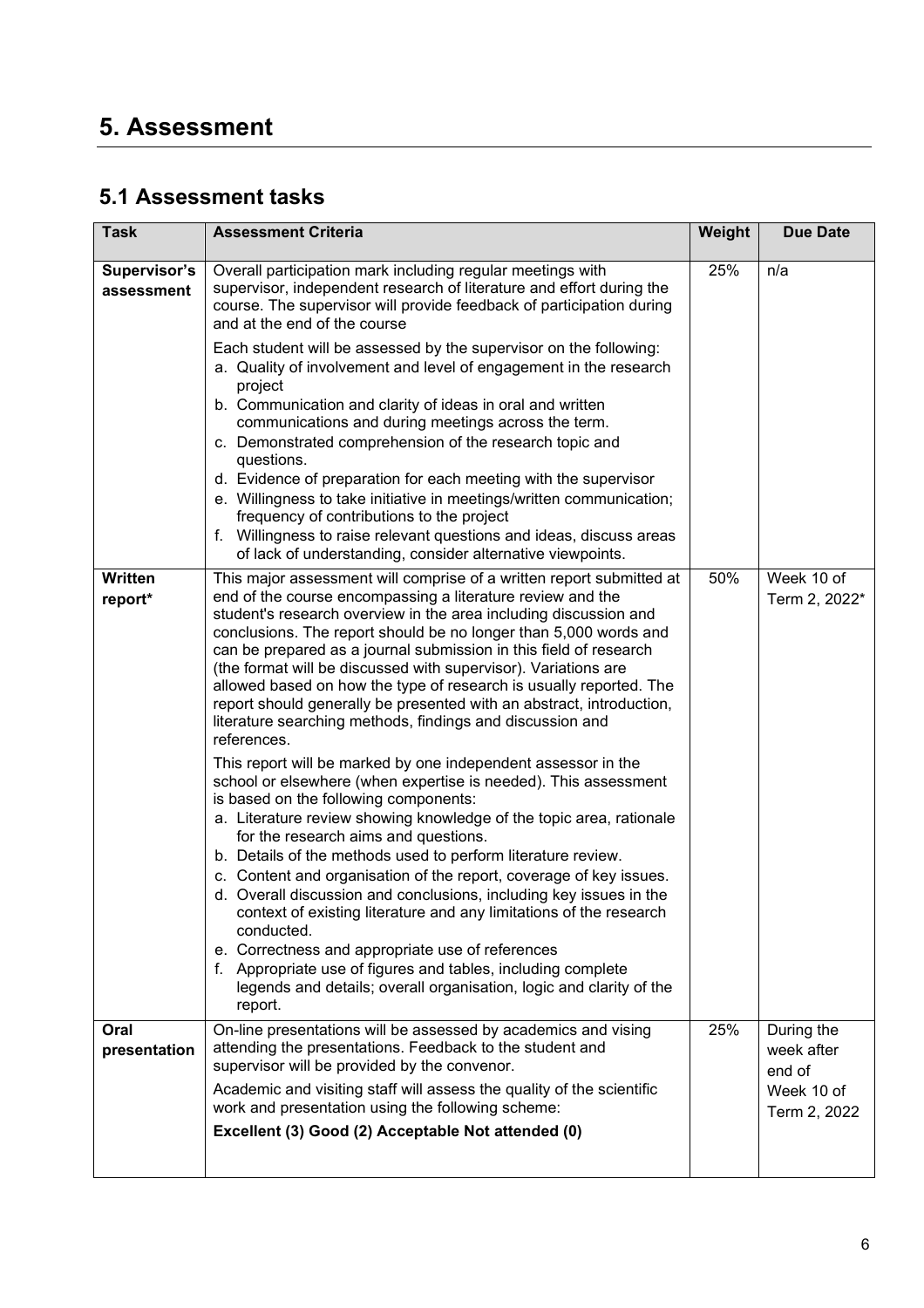| Presentation Style: Super organised effort, interesting, logical<br>presentation, very easy to follow; Well-organised, interesting, easy<br>to follow; Mostly clear and organized; No presentation                                    |  |
|---------------------------------------------------------------------------------------------------------------------------------------------------------------------------------------------------------------------------------------|--|
| Communication: Clear, engaging, easy to follow, interesting,<br>excellent engagement with audience; Clear and understandable,<br>good audience engagement; Clear and understandable; Limited<br>audience engagement; No communication |  |
| Content: Detailed, critically reviewed, accurate; Detailed<br>information, relevant, accurate; Most areas covered, some details<br>missing or inaccurate, No content                                                                  |  |
| References: Excellent and extensive evidence of resources and<br>references in all areas, Good evidence of resources used in<br>research, Limited evidence of resources used for research; No<br>resources used                       |  |

\* Extensions for written reports may be requested PRIOR to the end of term, with discussion and agreement from supervisor and course convenor.

### **5.2 Assessment criteria and standards**

Please refer to table in section 5.1 above

#### **Further information**

UNSW grading system: [student.unsw.edu.au/grades](https://student.unsw.edu.au/grades) UNSW assessment policy: [Assessment Policy](https://www.gs.unsw.edu.au/policy/documents/assessmentpolicy.pdf) UNSW assessment information: [student.unsw.edu.au/assessment](https://student.unsw.edu.au/assessment)

### **5.3 Submission of assessment tasks**

| <b>Submissions</b>                                                                    | email as agreed, to your supervisor or course convenor.<br>This may include completed laboratory reports and logs which should be<br>scanned/photographed and submitted via Moodle.<br>The School Policy on Submission of Assessments (including penalties for late assessments)<br>are available from the School office (RMB3.003) and the School website at:<br>https://www.optometry.unsw.edu.au/study/undergraduate-degrees/important-information-and-<br>policies                                                                                                                                                                                                                                                                                                                                                                                                                                                                                                                                                                                                                                                                                                                                                                                                                                                             |
|---------------------------------------------------------------------------------------|------------------------------------------------------------------------------------------------------------------------------------------------------------------------------------------------------------------------------------------------------------------------------------------------------------------------------------------------------------------------------------------------------------------------------------------------------------------------------------------------------------------------------------------------------------------------------------------------------------------------------------------------------------------------------------------------------------------------------------------------------------------------------------------------------------------------------------------------------------------------------------------------------------------------------------------------------------------------------------------------------------------------------------------------------------------------------------------------------------------------------------------------------------------------------------------------------------------------------------------------------------------------------------------------------------------------------------|
| <b>Assessment</b><br><b>Procedures</b><br><b>AUNSW</b><br><b>Assessment</b><br>Policy | <b>SPECIAL CONSIDERATION</b><br>On some occasions, sickness, misadventure or other circumstances beyond your control<br>may prevent you from completing a course requirement, such as attending a formal end of<br>semester examination. In these cases you may apply for Special Consideration. UNSW<br>operates under a Fit to Sit/ Submit rule for all assessments. If a student wishes to<br>submit an application for special consideration for an exam or assessment, the<br>application must be submitted prior to the start of the exam or before an assessment<br>is submitted. If a student sits the exam/ submits an assignment, they are declaring<br>themselves well enough to do so. The application must be made via Online Services in<br>myUNSW. Log into myUNSW and go to My Student Profile tab > My Student Services ><br>Online Services > Special Consideration and attach student's supporting documentation<br>(such as a medical certificate).<br><b>CHRONIC ISSUES AND PRE-EXISTING CONDITIONS</b><br>If you have chronic issues and pre-existing conditions, we recommend you apply for<br>Educational adjustments for disability support through Disability Services.<br>Register for Equitable Learning Support (formerly Disability Support Services) at<br>https://student.unsw.edu.au/els/register |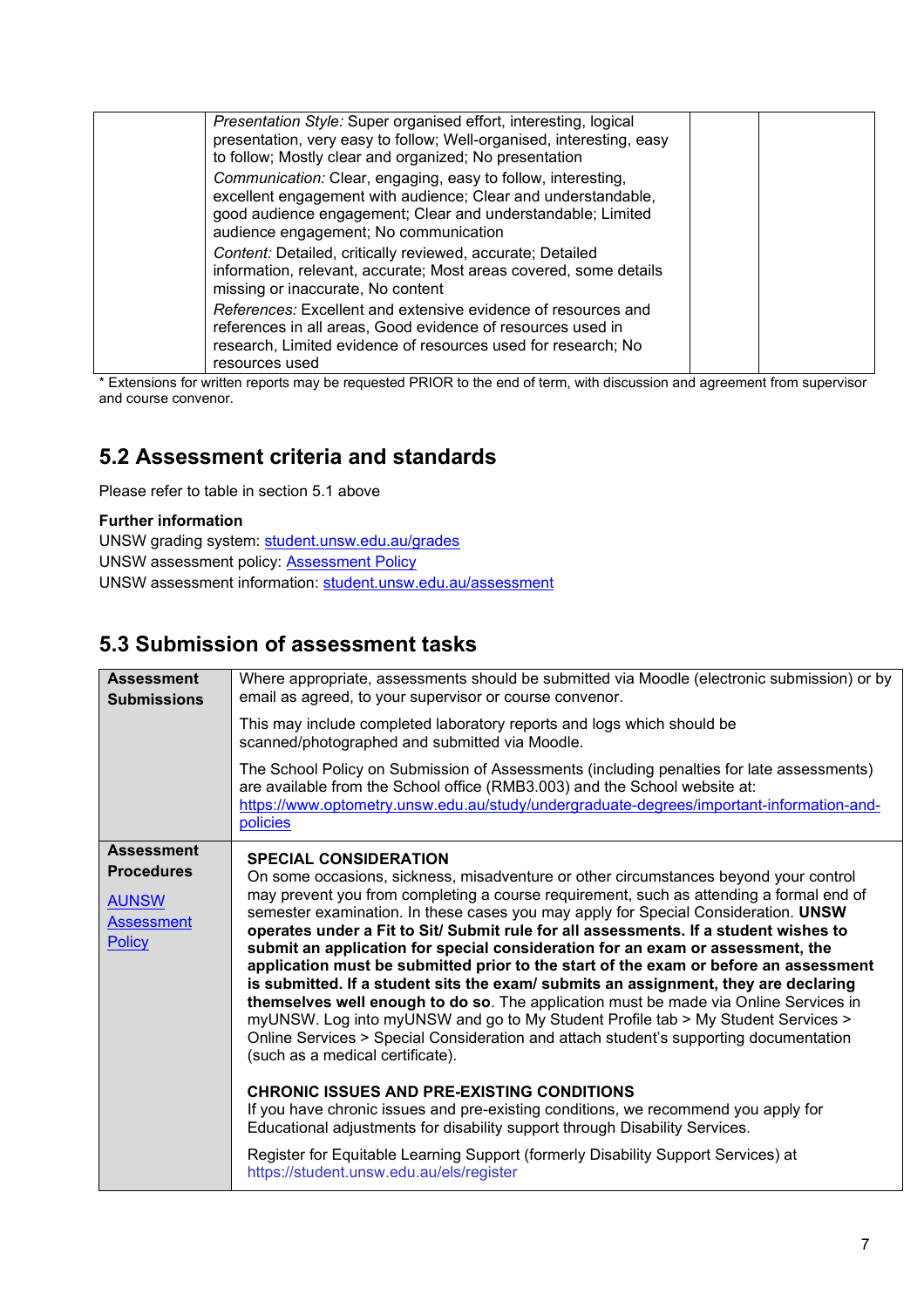#### **5.4. Feedback on assessment**

| <b>Task</b>                | Feedback                                                                              |                                                                      |                                                                                  |  |
|----------------------------|---------------------------------------------------------------------------------------|----------------------------------------------------------------------|----------------------------------------------------------------------------------|--|
|                            | <b>WHO</b>                                                                            | <b>WHEN</b>                                                          | <b>HOW</b>                                                                       |  |
| Supervisor's<br>assessment | Research Supervisor(s)                                                                | Regularly throughout<br>course duration and at<br>course completion. | Verbal discussions.                                                              |  |
| Written report             | One independent assessor<br>in the School or elsewhere<br>(when expertise is needed). | At course completion                                                 | Written comments.                                                                |  |
| Oral presentation          | Academic or visiting staff in<br>attendance.                                          | At course completion                                                 | Verbal discussion with<br>supervisor and with course<br>convenor if appropriate. |  |

## **6. Academic integrity, referencing and plagiarism**

**Referencing** is a way of acknowledging the sources of information that you use to research your assignments. You need to provide a reference whenever you draw on someone else's words, ideas or research. Not referencing other people's work can constitute plagiarism.

Further information about referencing styles can be located at [student.unsw.edu.au/referencing](https://student.unsw.edu.au/referencing)

**Academic integrity** is fundamental to success at university. Academic integrity can be defined as a commitment to six fundamental values in academic pursuits**:** honesty, trust, fairness, respect, responsibility and courage. <sup>1</sup> At UNSW, this means that your work must be your own, and others' ideas should be appropriately acknowledged. If you don't follow these rules, plagiarism may be detected in your work.

Further information about academic integrity and **plagiarism** can be located at:

- The *Current Students* site [student.unsw.edu.au/plagiarism](https://student.unsw.edu.au/plagiarism)*,* and
- The *ELISE* training site [subjectguides.library.unsw.edu.au/elise](http://subjectguides.library.unsw.edu.au/elise)

The *Conduct and Integrity Unit* provides further resources to assist you to understand your conduct obligations as a student: [student.unsw.edu.au/conduct.](https://student.unsw.edu.au/conduct)

1International Center for Academic Integrity, 'The Fundamental Values of Academic Integrity', T. Fishman (ed), Clemson University, 2013.

### **7. Readings and resources**

Please consult with research supervisor.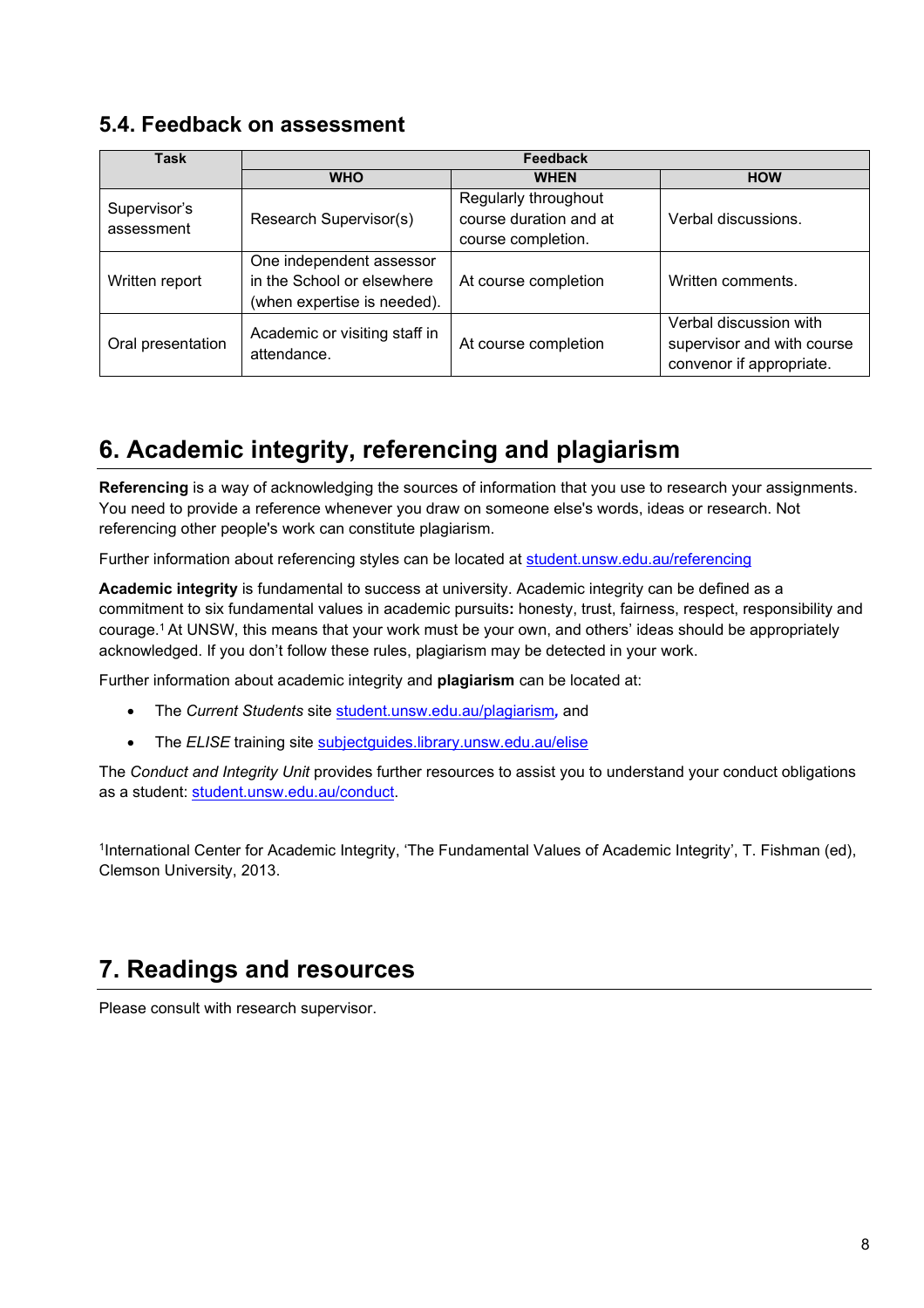## **8. Administrative matters**

#### **Required Equipment, Training and Enabling Skills**

| <b>Equipment Required</b>                                                     | This is research project-dependent and specific to, and co-ordinated by the<br>research supervisor in consultation with the student. The Course Convenor<br>may also provide guidance as needed.<br>For ALL laboratory-based projects, once appropriate training is satisfactorily<br>completed, personal protection equipment (PPE) including lab coat and safety<br>glasses will be required, and enclosed shoes are to be worn at all times for<br>laboratory work.                                                                                                                              |
|-------------------------------------------------------------------------------|-----------------------------------------------------------------------------------------------------------------------------------------------------------------------------------------------------------------------------------------------------------------------------------------------------------------------------------------------------------------------------------------------------------------------------------------------------------------------------------------------------------------------------------------------------------------------------------------------------|
| <b>Enabling Skills Training</b><br><b>Required to Complete</b><br>this Course | This is research project-dependent and specific to, and co-ordinated by the<br>research supervisor in consultation with the student. The Course Convenor<br>may also provide guidance as needed.<br>Those with limited English skills (relating to writing, oral delivery, grammar,<br>expression) are encouraged to visit the Learning Centre for help as often and<br>as soon as possible. Assistance via UNSW Library is also available.<br>For ALL laboratory-based projects, appropriate training may need to be<br>satisfactorily completed (eg PC2 training) to access and use laboratories. |
|                                                                               |                                                                                                                                                                                                                                                                                                                                                                                                                                                                                                                                                                                                     |

#### **Course Evaluation and Development**

Student feedback is gathered periodically by various means. Such feedback is considered carefully with a view to acting on it constructively wherever possible. This course outline conveys how feedback has helped shape and develop this course.

| Mechanisms of Review                                          | <b>Last Review Date</b>                                                                                                                                                                                               | <b>Comments or Changes</b><br><b>Resulting from Reviews</b> |
|---------------------------------------------------------------|-----------------------------------------------------------------------------------------------------------------------------------------------------------------------------------------------------------------------|-------------------------------------------------------------|
| <b>Major Course Review</b>                                    | Reviewed as part of the change to BVisSci +<br>MClinOptom and also as part of the Academic Program<br>Review for the Master of Optometry (8073) and<br>Graduate Certificate in Optometry (7435) conducted in<br>2019. | n/a                                                         |
| myExperience<br>https://teaching.unsw.ed<br>u.au/myexperience | n/a due to low enrolment numbers.                                                                                                                                                                                     | n/a                                                         |

#### **Other**

| <b>Work Health and</b><br>Information on relevant Occupational Health and Safety policies and expectations |                                                                                |
|------------------------------------------------------------------------------------------------------------|--------------------------------------------------------------------------------|
| <b>Safety</b>                                                                                              | both at UNSW and if there are any School specific requirements.                |
| https://www.safety.unsw                                                                                    | Information on relevant policies and expectations is provided during General   |
| .edu.au/staff-student-                                                                                     | Safety Induction training. A copy of the Induction booklet distributed at this |
| resources/students                                                                                         | training is available from the School of Optometry and Vision Science office   |
|                                                                                                            | (RMB3.003) and the School website at:                                          |
|                                                                                                            | https://www.optometry.unsw.edu.au/about/information-and-policies/work-health-  |
|                                                                                                            | and-safety                                                                     |
|                                                                                                            |                                                                                |